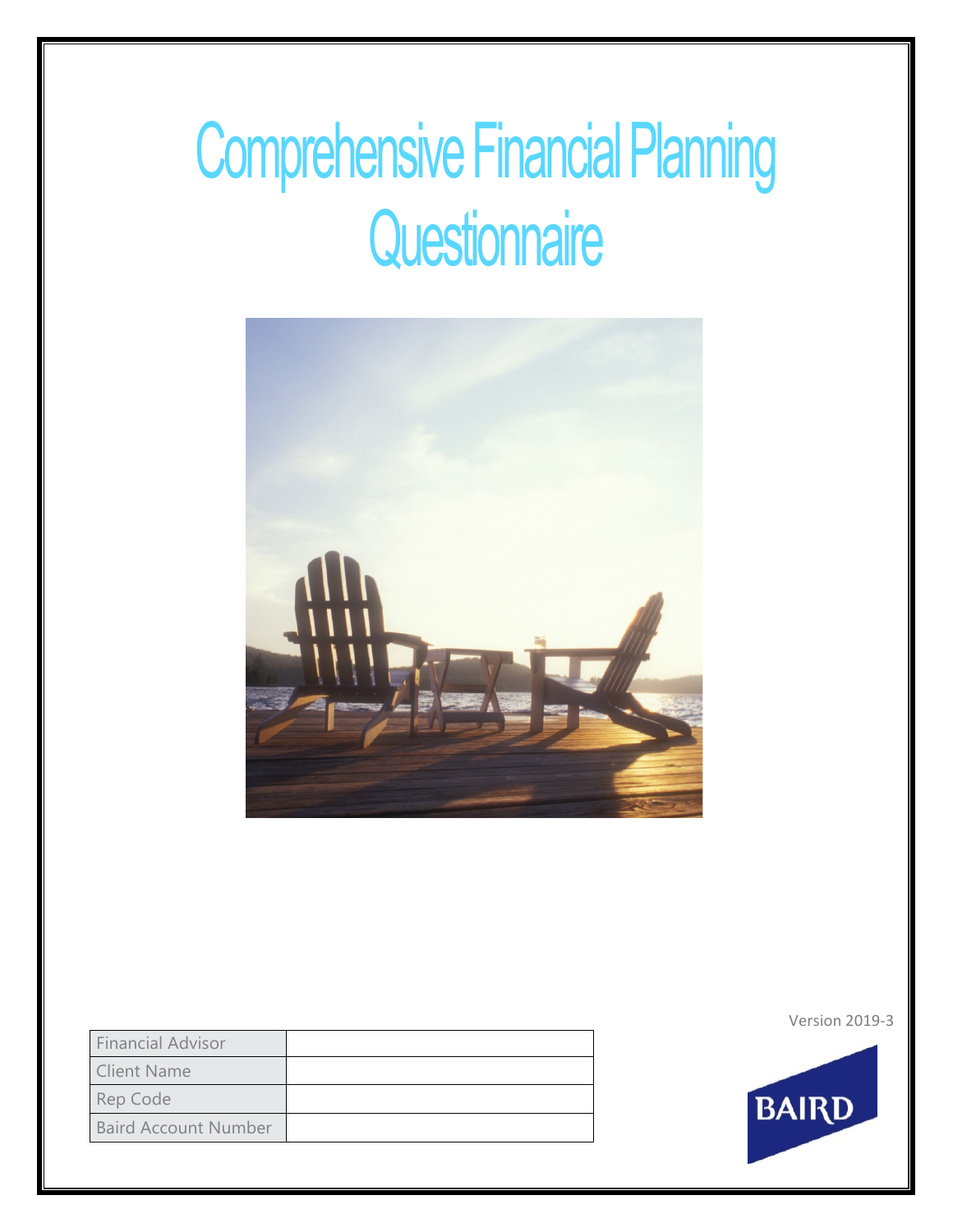### **Purpose of This Workbook**

This workbook is designed to help you collect and organize the information needed to develop your Comprehensive Financial Plan, and will include your goals and the resources available to fund them.

As you go through this workbook, gathering some of the following documents may be helpful in sharing important details of your current situation: bank and investment statements, retirement account statements, college fund account statements, employer benefits, Social Security Administration statement, liability statements, and insurance policies. Some of these documents may or may not apply to your particular situation.

Important data can be gathered from the above mentioned documents such as: current account balances, contributions and additions currently being made, projected employee benefits, when major liabilities end, future Social Security benefits or pension benefit amounts.

Thank you in advance for taking the time to gather some of this information so we can focus on the fun stuff: developing a plan that addresses your goals, hopes, and dreams in retirement!

### **Introduction to Your Retirement Lifestyle Plan**

It is time to take control of your own future. With a well-designed Comprehensive Financial Plan, you can obtain the most enjoyment possible from the money you have to spend during the rest of your life. In an uncertain world where investment returns are unpredictable, planning is the most important exercise you can do to increase the likelihood that you'll enjoy a rewarding retirement.

Planning the future you want should be an enjoyable process, and it all starts with your Goals. So, take your time, allow yourself to dream a little, and have some fun. Begin by telling us a little about yourself.

### Personal Information About You

|                                       | Client $1$ (C1)                              | Client $2$ (C2)                              |
|---------------------------------------|----------------------------------------------|----------------------------------------------|
| Name                                  |                                              |                                              |
| <b>Street Address</b>                 |                                              |                                              |
| City, State                           |                                              |                                              |
| Gender                                | Male<br>Female                               | Male<br>Female                               |
| Date of Birth                         |                                              |                                              |
| <b>Marital Status</b>                 |                                              |                                              |
| <b>Employment Status</b>              | Employed<br>Retired<br><b>Business Owner</b> | Retired<br>Employed<br><b>Business Owner</b> |
| Employment Income                     |                                              |                                              |
| Other Income<br>(non-investment only) |                                              |                                              |

Children and Grandchildren (or any other Participant included in this plan)

| Name | Date of Birth | Relationship |
|------|---------------|--------------|
|      |               |              |
|      |               |              |
|      |               |              |
|      |               |              |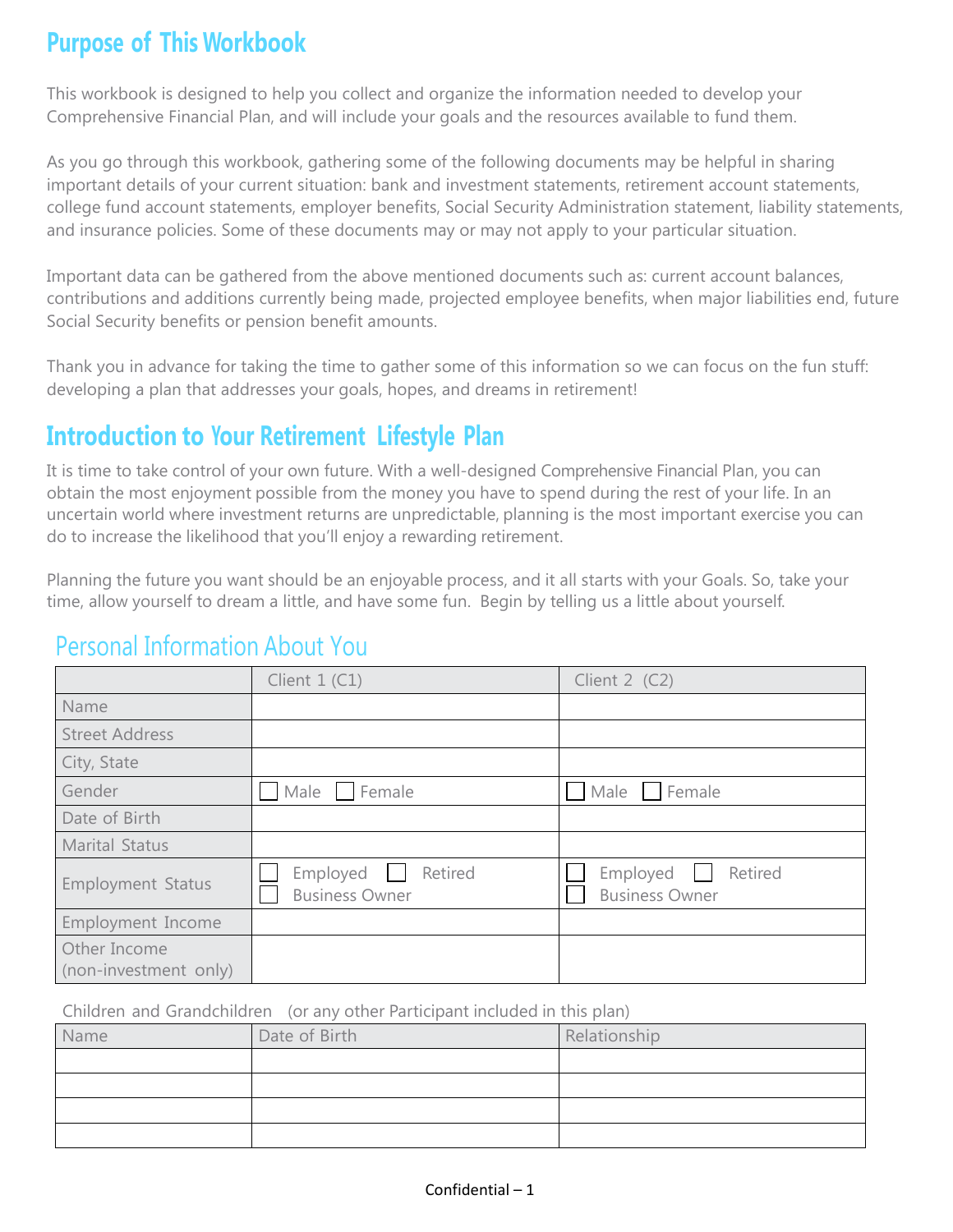# Let's Talk About Your Goals

#### *1. Retirement Living Expense [Page 3]*

When would you like to retire? How willing are you to delay retirement in order to reach your Goals? Are you already retired? It's time to identify the amount for your basic living expenses during retirement. The budget worksheet [Page 13] can assist you in determining this amount.

### *2. What's Happening Before You Retire? [Page 4-5] If retired, skip to number 3.*

If you plan to use money *from your Investment Assets* (i.e., savings and investment accounts) to pay for any purchases or activities before you retire, you should create a separate Goal for each one.

• Review the 14 Lifestyle Goals on the following pages and identify those that are important to you.

• DO create a Goal for expenses that will be paid (fully or partially) from Investment Assets (e.g., renovating the kitchen, or taking that BIG trip to Europe).

• DO NOT create Goals for any expenses that are paid entirely from your employment income (e.g., cars, annual vacations).

#### 3*. Retirement Lifestyle Goals – Add in the fun stuff! [Page 4-5]*

Add a Lifestyle Goal for each significant purchase or activity that will make your retirement satisfying and enjoyable. Lifestyle Goals are above and beyond what you need to pay the basic expenses of day-to-day living.

- Review the 14 Lifestyle Goals again. Which ones are important to your retirement satisfaction?
- Dream a little (or a lot). Create all the Goals you'd like, even if you're not sure you can afford them.
- Be sure to consider cars, travel and gifts, which are usually important Goals during retirement.

### *4. Still Have College? [Page5]*

If you still have College expenses to pay, start with the College Goal.

- Enter all College Goals regardless of when they occur before or during retirement.
- Enter as many College Goals as you need for kids, grandkids or even yourself, undergraduate or graduate.

# Goal Importance Scale

Rate the importance of each Goal on a scale of 10 - 1, with 10 being the most important. This groups your goals by Needs (what you must have), Wants (what you would like to have), and Wishes (what you wish to have).



**Creating more individual Lifestyle Goals can help you make better financial decisions, and increase the overall satisfaction you obtain from your money during the rest of your life. You may even discover that you can do more with your money than you ever expected.**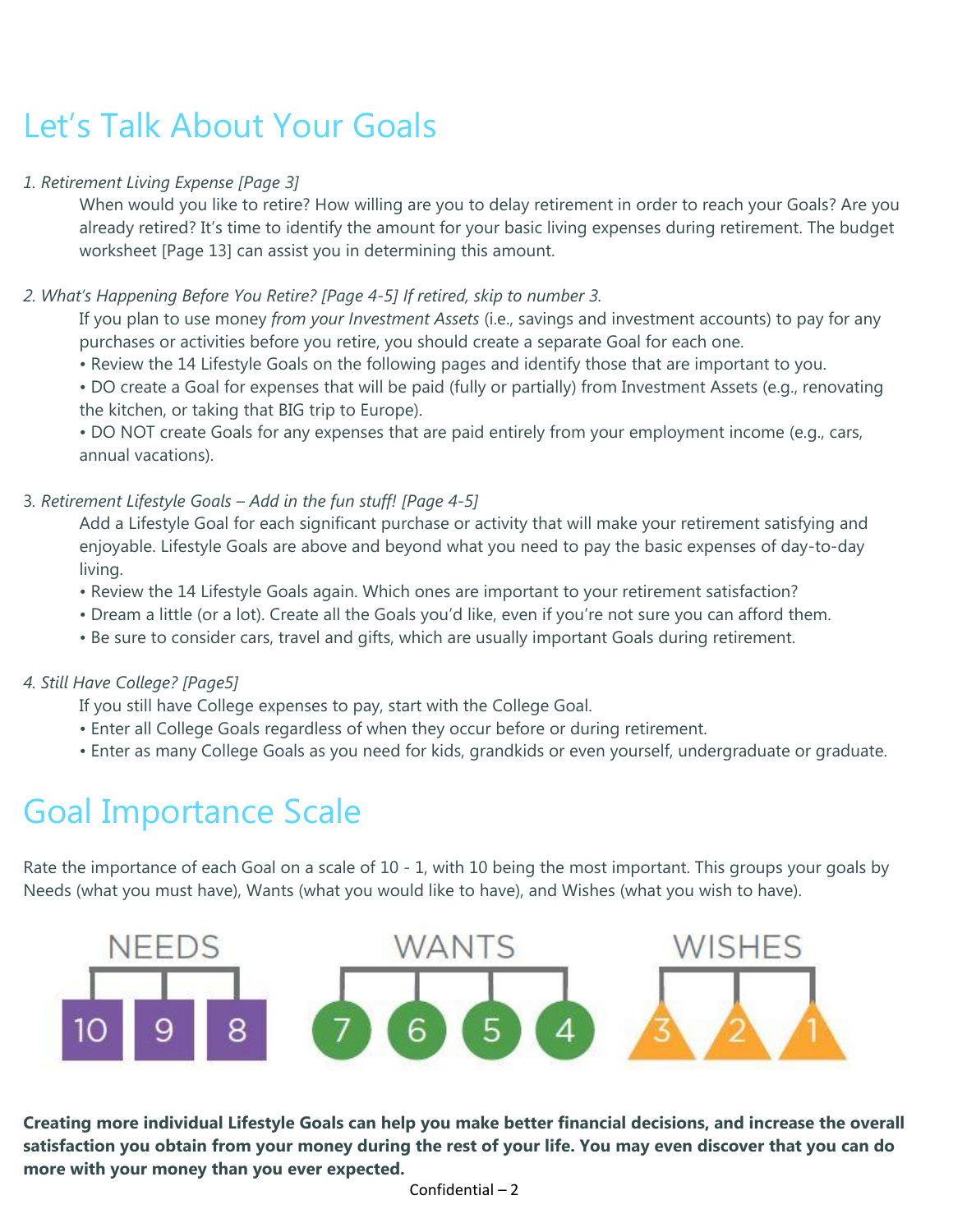# Retirement Age and Living Expense

### Retirement Age *- if retired skip to Lifestyle Goals*

When would you like to retire? Enter your Target Retirement Age. Then, indicate how willing you are to delay retirement beyond that age, if it helps you fund your Goals.

|                                                                 | Client 1     |                                                                              | Client 2                        |                  |  |
|-----------------------------------------------------------------|--------------|------------------------------------------------------------------------------|---------------------------------|------------------|--|
| Target Retirement Age                                           | Age:         |                                                                              | Age:                            |                  |  |
| How willing are you to<br>retire later to attain your<br>Goals? | I Not at All | $\Box$ Somewhat Willing $\Box$ Not at All<br>Slightly Willing   Very Willing | Slightly Willing   Very Willing | Somewhat Willing |  |

### Retirement Living Expense



This Goal is for your basic day-to-day living expenses (e.g., food, clothes, utilities, etc.) during retirement. Be sure you don't "double count" any expenses. For example, if you entered a separate Goal for a car, don't include the purchase cost of this car in your Living Expense, but do include all operating expenses (e.g., gas, taxes). **Please see page 11 for a budget worksheet.**

Retirement Living Expense

#### Adjustments to Living Expense

Your Retirement Living Expense amount may include some expenses that will end during retirement. When the expenses end, your Living Expense amount would be reduced. Please indicate any expenses that will end.

| Description    | Annual Amount<br>(current dollars) | Year Expense<br>Will End | Check if<br>amount inflates |
|----------------|------------------------------------|--------------------------|-----------------------------|
| e.g., Mortgage | \$16,000                           | 2021                     |                             |
|                |                                    |                          |                             |
|                |                                    |                          |                             |
|                |                                    |                          |                             |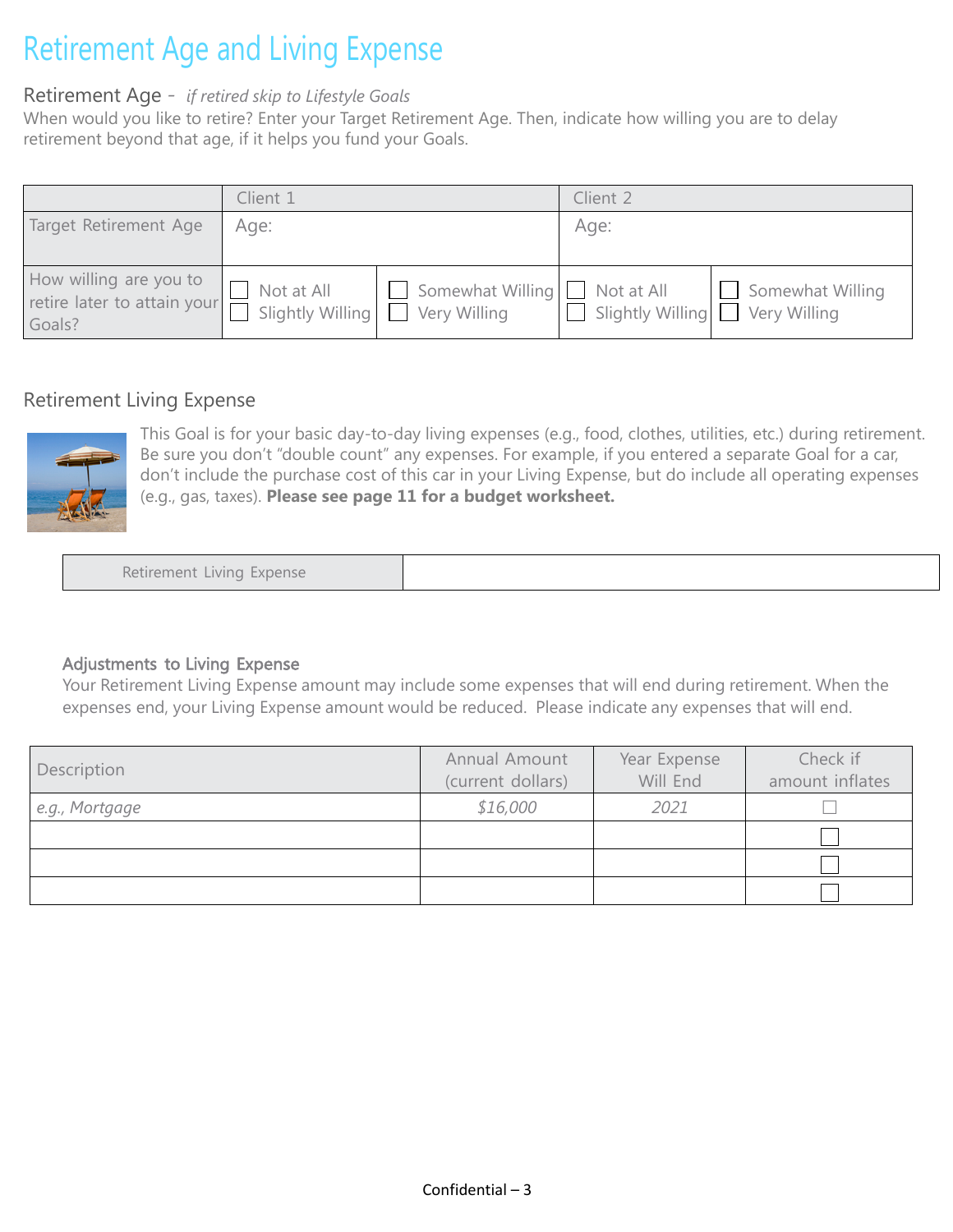# Health Care Expense



Include Medicare expenses?  $\Box$  Yes (We will estimate the amount of the expense for you.)  $\Box$  No If you believe that Health Care costs, beyond basic expenses such as your Medicare supplement, are likely to be particularly significant for you or your family, use this Goal to separate those costs from your retirement living expense.

### Pre-Medicare Costs

| Importance             |                                                    |      | <b>Start</b>   |                |                  |           | How          |  |
|------------------------|----------------------------------------------------|------|----------------|----------------|------------------|-----------|--------------|--|
| High<br>Low            | Description                                        | Year | At Retirement  |                | Target<br>Amount | How Often | Many         |  |
| $10 \leftrightarrow 1$ |                                                    |      | $\subset \top$ | C <sub>2</sub> |                  |           | <b>Times</b> |  |
| Q.                     | e.g., Extra Health Expenses<br>$(at \, age \, 80)$ | 2029 |                |                | \$10,000         | Annual    | 10           |  |
|                        | Other Out of Pocket Expenses                       |      |                |                |                  |           |              |  |
|                        |                                                    |      |                |                |                  |           |              |  |

### Post-Medicare Costs

| Importance             |                                            |      | <b>Start</b>  |  |                  |           | How          |  |
|------------------------|--------------------------------------------|------|---------------|--|------------------|-----------|--------------|--|
| <b>High</b><br>Low     | Description                                |      | At Retirement |  | Target<br>Amount | How Often | Many         |  |
| $10 \leftrightarrow 1$ |                                            | Year | C1            |  |                  |           | <b>Times</b> |  |
| 9                      | e.g., Extra Health Expenses<br>(at age 80) | 2029 |               |  | \$10,000         | Annual    | 10           |  |
|                        | Other Out of Pocket Expenses               |      |               |  |                  |           |              |  |
|                        |                                            |      |               |  |                  |           |              |  |

# Other Lifestyle Goals - Before and During Retirement

Add a Lifestyle Goal for each significant purchase or activity, funded by your investment accounts (not employment income). Lifestyle Goals are above and beyond what you need to pay the basic expenses of day-to-day living. Rate the importance of each Goal on a scale of  $10 \leftrightarrow 1$ . This will identify your goals by Needs (10, 9, 8), Wants (7, 6, 5, 4), and Wishes (3, 2, 1).

| <b>Most Common Goals</b>   |                  |                | <b>Other Goals</b>    |              |
|----------------------------|------------------|----------------|-----------------------|--------------|
| Travel                     | College          | Wedding        | New Home              | Celebration  |
| Car (net of trade-in) Home |                  | Major Purchase | <b>Start Business</b> | Provide Care |
| <b>Health Care</b>         | Gift or Donation | Leave Bequest  | Private School        |              |

| Importance             |                     |      | Start         |                |                  |             |                          |  |
|------------------------|---------------------|------|---------------|----------------|------------------|-------------|--------------------------|--|
| High<br>Low            | Description         |      | At Retirement |                | Target<br>Amount | How Often   | How Many<br><b>Times</b> |  |
| $10 \leftrightarrow 1$ | Year                |      | C1            | C <sub>2</sub> |                  |             |                          |  |
| 8                      | e.g., Ann's New Car | 2015 |               |                | \$35,000         | Every 4 Yrs |                          |  |
|                        |                     |      |               |                |                  |             |                          |  |
|                        |                     |      |               |                |                  |             |                          |  |
|                        |                     |      |               |                |                  |             |                          |  |
|                        |                     |      |               |                |                  |             |                          |  |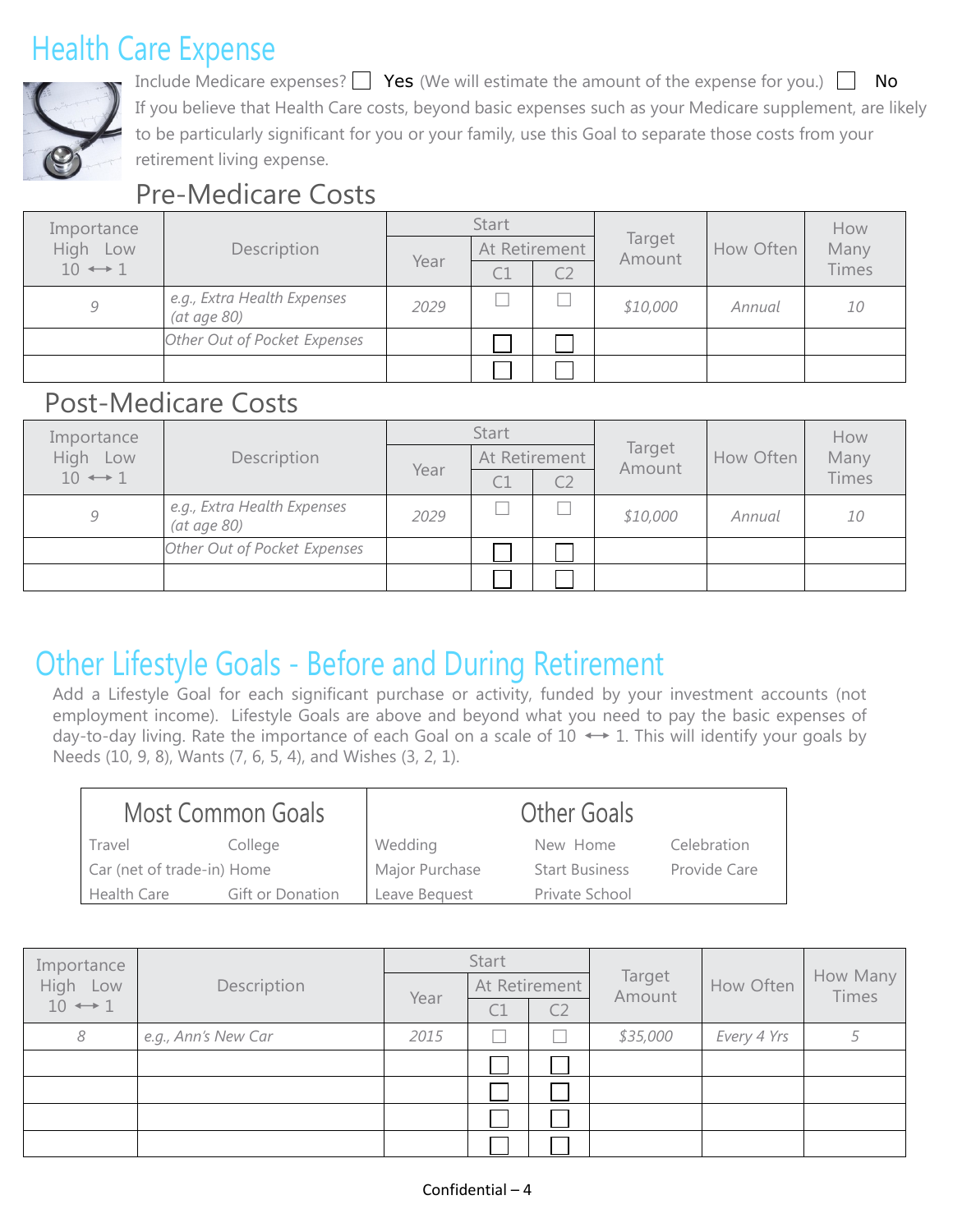# College



If you plan to pay for all or part of a college education (or some other education program) for yourself, a child, or grandchild, make sure you have a Goal for it.

| Importance                           | No. of<br>Student                     |                         |   | Target Amount                           |                  |                                          | <b>Notes</b> |          |  |                        |
|--------------------------------------|---------------------------------------|-------------------------|---|-----------------------------------------|------------------|------------------------------------------|--------------|----------|--|------------------------|
| High Low<br>$10 \leftrightarrow 1$   | <b>Start</b><br>Years<br>Year<br>Name | Own Estimate<br>or Type |   | Use the Amount for<br>a Specific School |                  | - prepaid years<br>- scholarship / loans |              |          |  |                        |
| 8                                    | e.g., Susan                           | 2020                    | 4 |                                         | State University |                                          |              |          |  | \$1,000/yr scholarship |
|                                      |                                       |                         |   |                                         |                  |                                          |              |          |  |                        |
|                                      |                                       |                         |   |                                         |                  |                                          |              |          |  |                        |
|                                      |                                       |                         |   |                                         |                  |                                          |              |          |  |                        |
|                                      |                                       |                         |   |                                         |                  |                                          |              |          |  |                        |
| Type of Average Annual College Costs |                                       |                         |   |                                         |                  |                                          |              |          |  |                        |
|                                      | Average All                           | \$31,749                |   | Public In-State (4 yrs)                 | \$24,610         | Public In-State (2 yrs)                  |              | \$17,000 |  |                        |

| Average All                                                                                                                              | \$31,749 | Public In-State (4 yrs)                                      | \$24,610 | Public In-State (2 yrs)                          | \$17,000 |  |  |  |
|------------------------------------------------------------------------------------------------------------------------------------------|----------|--------------------------------------------------------------|----------|--------------------------------------------------|----------|--|--|--|
| Private (4 yrs)                                                                                                                          | \$49,320 | Public Out-of-State $(4 \text{ yrs})$ $\frac{1}{3}$ \$39,890 |          | Public Out-of-State $(2 \text{ yrs})$   \$27,923 |          |  |  |  |
| *Data Source: Peterson's Undergraduate and Graduate Institution Databases, copyright 2016. Peterson's, Nelnet, LLC. All rights reserved. |          |                                                              |          |                                                  |          |  |  |  |

# Legacy Goals



Is it time to give back? Or maybe your parents or kids need help. Use Gift Goals for anything from holiday presents to cash gifts for family members or organizations. Create bequests for the money you'd like to leave at your death.

### Gifts – During Life

| Importance             |                     | Start |               |                |                  |           | How Many |
|------------------------|---------------------|-------|---------------|----------------|------------------|-----------|----------|
| <b>High</b><br>Low     | Description         | Year  | At Retirement |                | Target<br>Amount | How Often | Times    |
| $10 \leftrightarrow 1$ |                     |       |               | C <sub>2</sub> |                  |           |          |
| 6                      | e.g., Gifts for Tim | 2025  |               |                | \$10,000         | Annual    |          |
|                        |                     |       |               |                |                  |           |          |
|                        |                     |       |               |                |                  |           |          |
|                        |                     |       |               |                |                  |           |          |

### Bequests at Death

| Importance              |                             |                      | When Will This Bequest Be Given? |             |                      |
|-------------------------|-----------------------------|----------------------|----------------------------------|-------------|----------------------|
| High Low<br>Description |                             |                      |                                  | End of Plan | <b>Target Amount</b> |
| $10 \leftrightarrow 1$  |                             | Recipient            |                                  |             |                      |
|                         | e.g., Bequest to My College | <b>State College</b> |                                  |             | \$10,000             |
|                         |                             |                      |                                  |             |                      |
|                         |                             |                      |                                  |             |                      |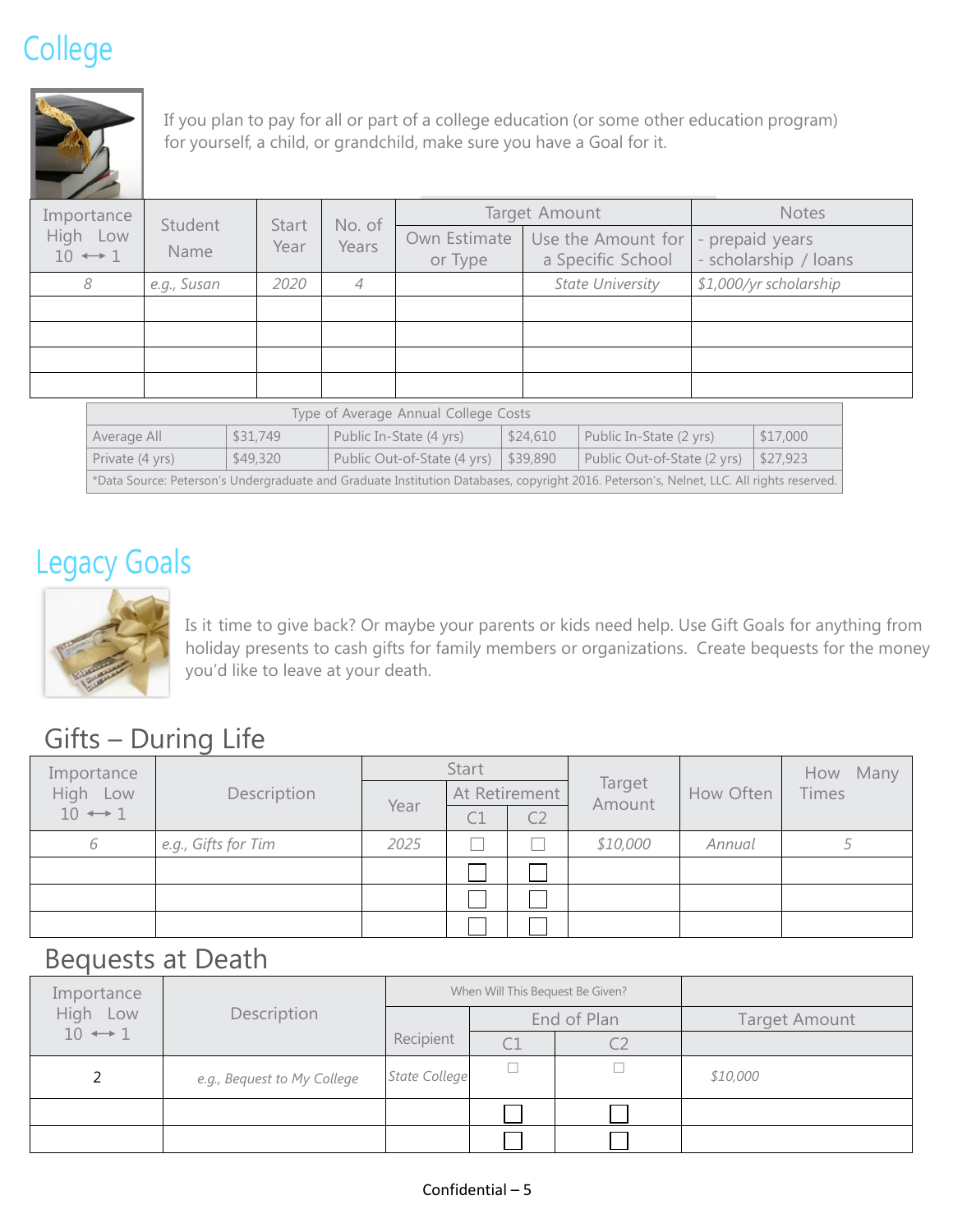# Retirement Income

Identify all the resources you have to fund your Goals. Don't worry about determining the exact amounts.

### Social Security Benefits *- if available, provide your Social Security estimate statement.*

|                       | Client 1                       | Client 2                       |
|-----------------------|--------------------------------|--------------------------------|
| Are you eligible?     | No Receiving Now<br>Yes        | No Receiving Now<br>Yes        |
| Amount of benefit/Age | Use Program Estimate           | Use Program Estimate           |
| When to start         | at Soc Sec Full Retirement Age | at Soc Sec Full Retirement Age |
|                       | at retirement<br>at age        | at retirement<br>at age        |

### Pension Income *If available, provide your pension statement.*

If you have a lifetime pension, put "End of Life" in "Year It Ends" column.

| Description       | Whose is it? |                | Monthly Income | Yr It Ends or | % Survivor | Check if<br>amount |
|-------------------|--------------|----------------|----------------|---------------|------------|--------------------|
|                   |              | C <sub>2</sub> |                | No. of Yrs    | Benefit    | inflates           |
| e.g., ABC Pension | $\boxtimes$  |                | \$1,500        | End of Life   | 50%        |                    |
|                   |              |                |                |               |            |                    |
|                   |              |                |                |               |            |                    |
|                   |              |                |                |               |            |                    |

### Part-Time Work & Other Retirement Income

Don't include interest or dividend income from your investments. Include income from part-time work, rental property, annuities, royalties, alimony, etc. All amounts are pre-tax and begin at retirement unless otherwise noted.

| Description     |                | Client 1                    | Client 2       |                             |  |
|-----------------|----------------|-----------------------------|----------------|-----------------------------|--|
|                 | Monthly Income | Yr It Ends or<br>No. of Yrs | Monthly Income | Yr It Ends or<br>No. of Yrs |  |
| e.g., Part-time | \$1,000        |                             |                |                             |  |
|                 |                |                             |                |                             |  |
|                 |                |                             |                |                             |  |
|                 |                |                             |                |                             |  |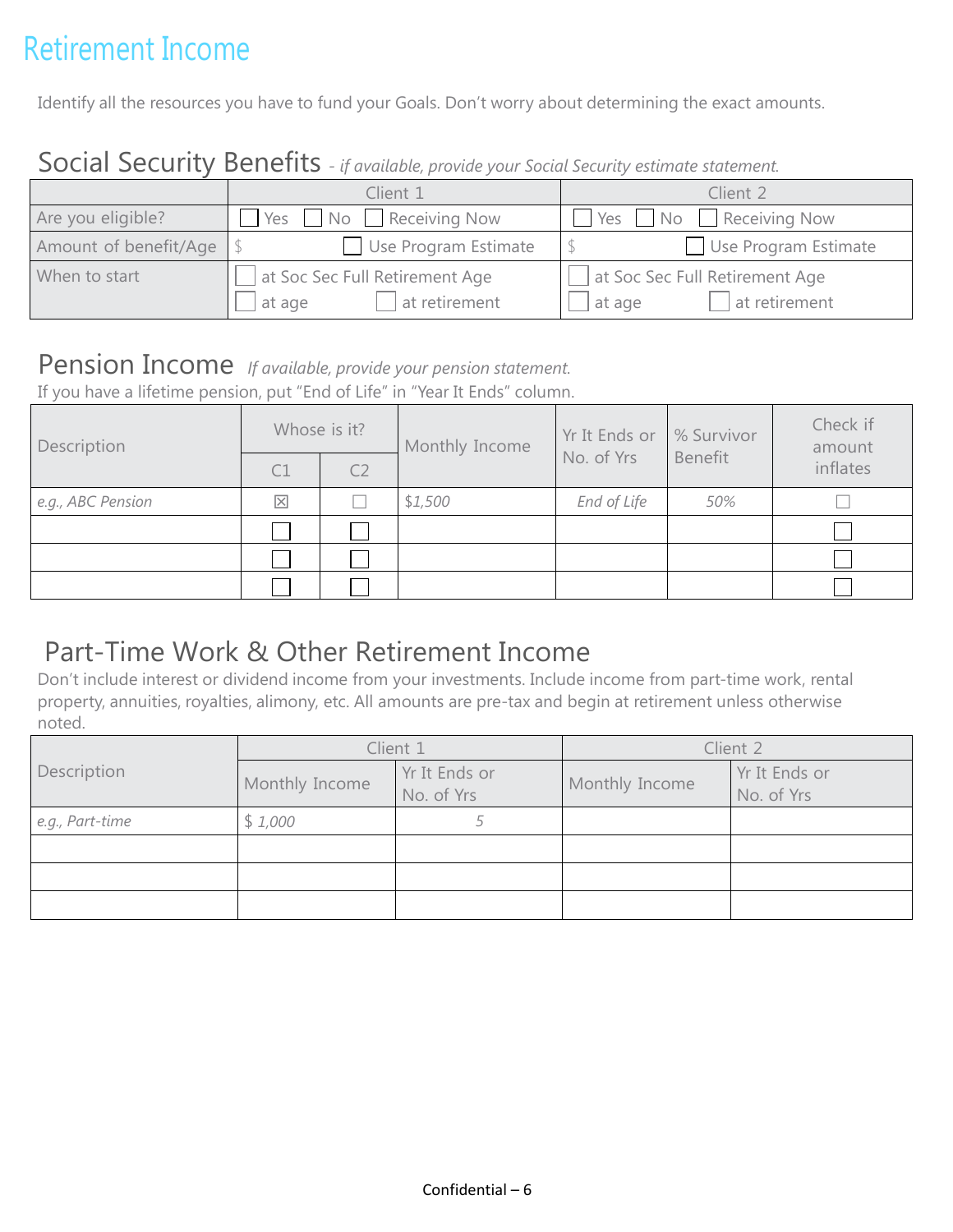# **Investments**

Identify all the resources you have to fund your Goals.

### Accounts Held At Baird

Please provide the account numbers for the Baird accounts that should be included in this analysis.

### Accounts Not Held at Baird Please provide copies of account statements.

|       | Plan Type (Taxable, IRA, Roth IRA, |                      |                         | Allocation   |             |      |  |
|-------|------------------------------------|----------------------|-------------------------|--------------|-------------|------|--|
| Owner | 401(k), etc.)                      | <b>Current Value</b> | <b>Total Cost Basis</b> | <b>Stock</b> | <b>Bond</b> | Cash |  |
|       |                                    |                      |                         | %            | %           | %    |  |
|       |                                    |                      |                         |              |             |      |  |
|       |                                    |                      |                         |              |             |      |  |
|       |                                    |                      |                         |              |             |      |  |
|       |                                    |                      |                         |              |             |      |  |
|       |                                    |                      |                         |              |             |      |  |
|       |                                    |                      |                         |              |             |      |  |

# Amounts You Are Saving

Please indicate the amount you are saving annually in the following accounts prior to retirement. All savings are assumed to continue now until retirement, unless otherwise indicated.

| <b>Account Owner</b> | Account Description Joint, IRA, | You | Employer |
|----------------------|---------------------------------|-----|----------|
|                      |                                 |     |          |
|                      |                                 |     |          |
|                      |                                 |     |          |
|                      |                                 |     |          |

#### Extra Savings *- if not Retired*

| Could you save more to fund your Goals?                                                              | Yes<br>No.                     |                                                           |
|------------------------------------------------------------------------------------------------------|--------------------------------|-----------------------------------------------------------|
| If yes, enter the maximum extra amount you could<br>save each year in addition to the amounts above: |                                | $\Box$ Use program estimate of<br>5% of employment income |
| How willing are you to save more?                                                                    | Not at All<br>Slightly Willing | Somewhat Willing<br>Very Willing                          |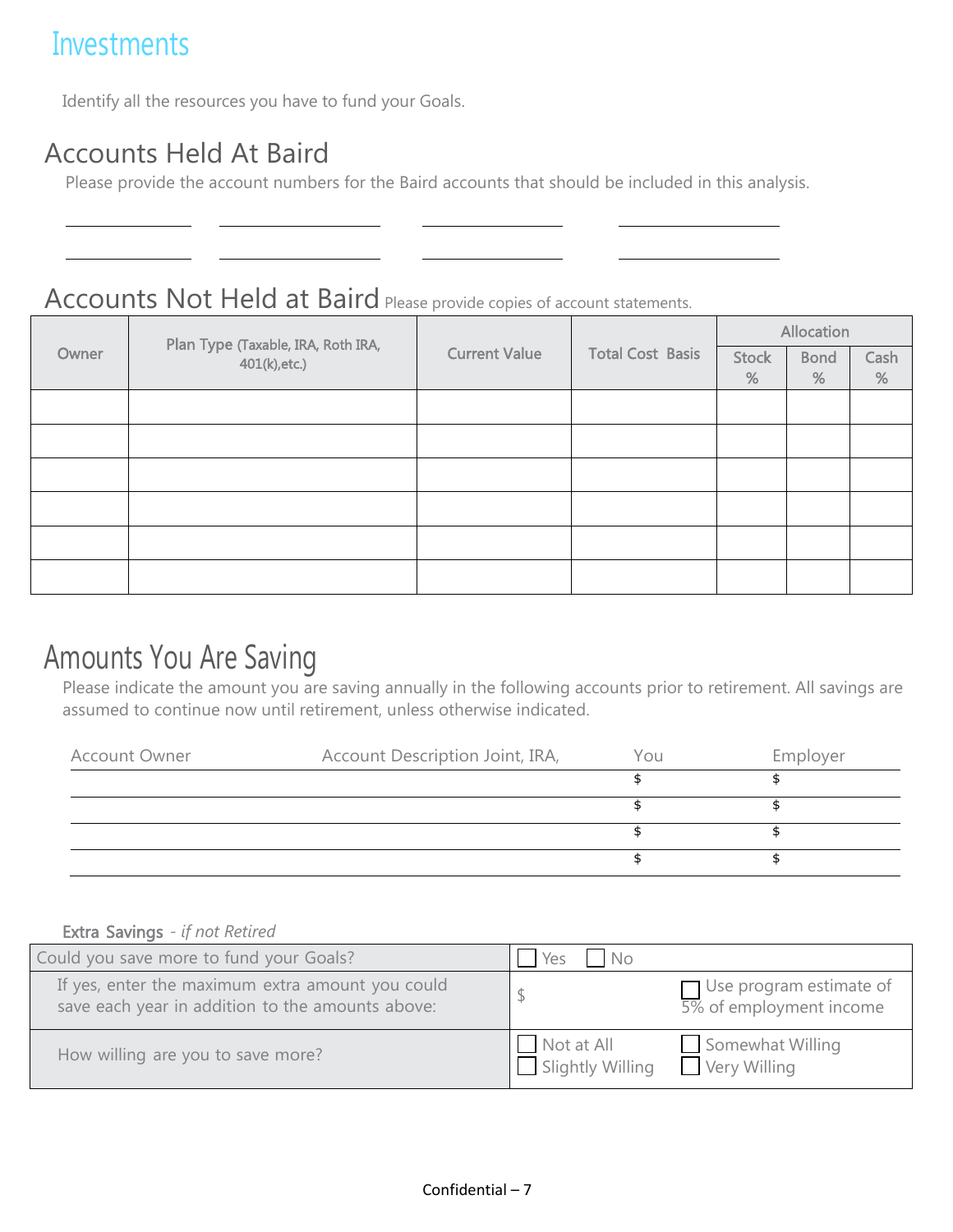# Annuities (Fixed and Variable)

|       |                                     |                      |               |               | Allocation |       |       |  |
|-------|-------------------------------------|----------------------|---------------|---------------|------------|-------|-------|--|
| Owner | Annuity Type<br>(Fixed or Variable) | <b>Current Value</b> | Cost Basis    | Death Benefit | Stock%     | Bond% | Cash% |  |
|       |                                     | \$                   | \$            | \$            |            |       |       |  |
|       |                                     | \$                   | $\frac{4}{5}$ | \$            |            |       |       |  |
|       |                                     | \$                   | $\frac{1}{2}$ | \$            |            |       |       |  |
|       |                                     | \$                   | \$            | \$            |            |       |       |  |

#### Guaranteed Minimum Withdrawal Benefit

| Annuity | Year<br>Guaranteed<br>Withdrawals<br>Begin | Year Guaranteed<br>Withdrawals End<br>(Default is death) | Annual Guaranteed Withdrawal Amount | Increase in Guaranteed<br>Withdrawal Amount |
|---------|--------------------------------------------|----------------------------------------------------------|-------------------------------------|---------------------------------------------|
|         |                                            |                                                          | \$                                  | $\frac{0}{0}$                               |
| 2       |                                            |                                                          | \$                                  | $\frac{0}{0}$                               |
| 3       |                                            |                                                          | \$                                  | $\frac{0}{0}$                               |
| 4       |                                            |                                                          | \$                                  | $\frac{0}{0}$                               |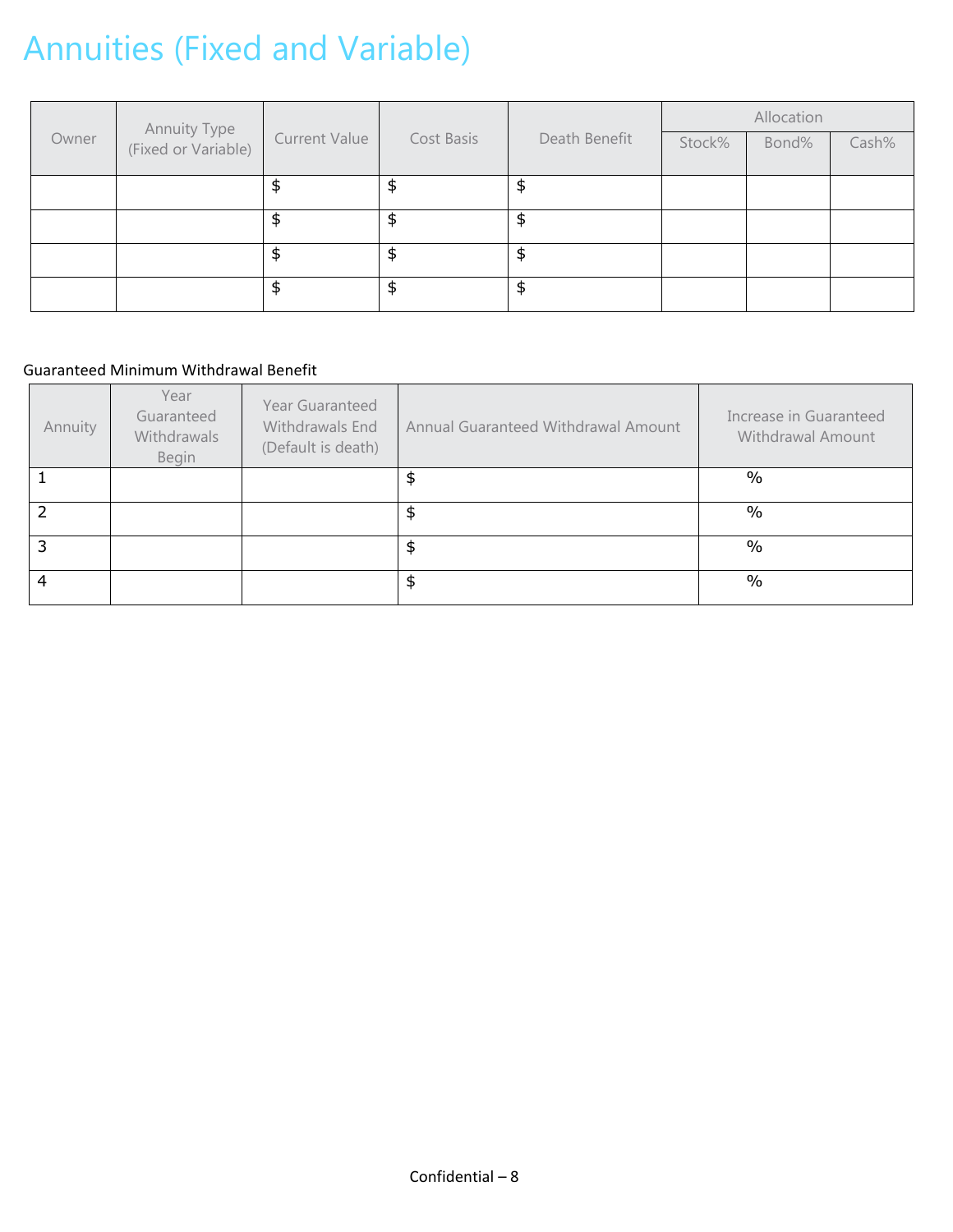# Other Assets

| <b>Primary Residence</b> |   | <b>Business</b>      |      |  |
|--------------------------|---|----------------------|------|--|
| Owner                    |   | Owner                |      |  |
| Current Value            |   | <b>Current Value</b> |      |  |
| Growth Rate              | % | Growth Rate          | $\%$ |  |

If you intend to sell this home or business to fund your goals, enter the following:

|                   |               | Year to Sell  |                |     | <b>Estimate of Cash Received</b><br>(after-tax) |      |
|-------------------|---------------|---------------|----------------|-----|-------------------------------------------------|------|
| Description       |               | At Retirement |                |     |                                                 |      |
|                   | Enter<br>Year | С1            | C <sub>2</sub> | Low | Expected                                        | High |
| Primary Residence |               |               |                |     |                                                 |      |
| <b>Business</b>   |               |               |                |     |                                                 |      |

Other Assets *(Other Homes, Real Estate, Personal Property, Vehicles, Collectables, Inheritance)*

|             | Owner |                |       |                      | Planning to sell                                            | Year to | Cash                    |
|-------------|-------|----------------|-------|----------------------|-------------------------------------------------------------|---------|-------------------------|
| Description | C1    | C <sub>2</sub> | Joint | <b>Current Value</b> | this asset?                                                 | Sell    | Received<br>(After-tax) |
|             |       |                |       |                      | Yes<br>N <sub>O</sub><br>Only If Needed<br>$\sim$           |         |                         |
|             |       |                |       |                      | Yes<br>$\blacksquare$ No<br>Only If Needed<br>$\mathcal{L}$ |         |                         |
|             |       |                |       |                      | Yes<br>$\Box$ No<br>Only If Needed                          |         |                         |
|             |       |                |       |                      | Yes<br>$\blacksquare$ No<br>Only If Needed                  |         |                         |

# **Liabilities**

| Description | Owner |  |              | Current | Monthly | Term | Interest |
|-------------|-------|--|--------------|---------|---------|------|----------|
|             |       |  | <b>Joint</b> | Balance | Payment |      | Rate     |
|             |       |  |              |         |         |      |          |
|             |       |  |              |         |         |      |          |
|             |       |  |              |         |         |      |          |
|             |       |  |              |         |         |      |          |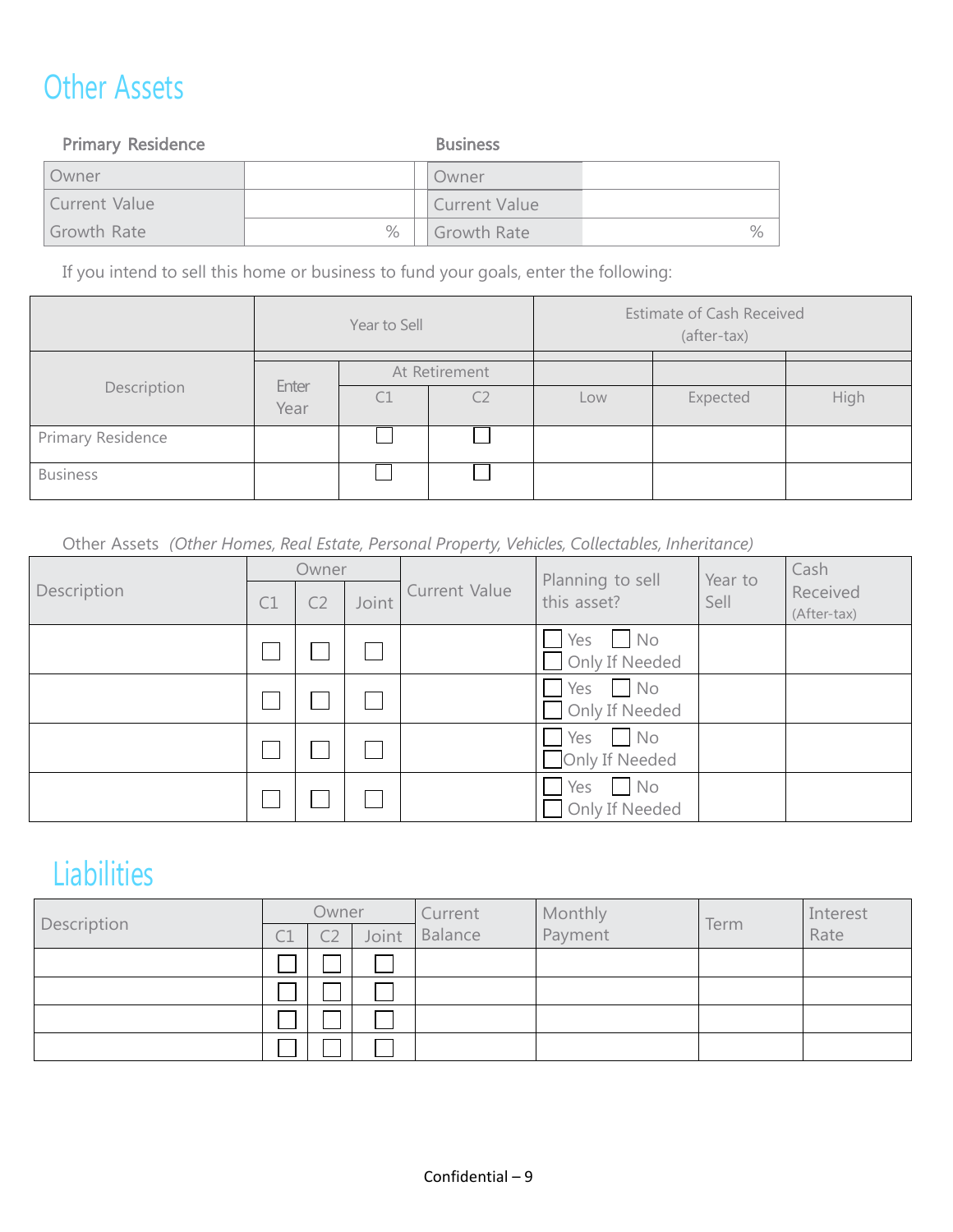# Additional Considerations

Do you have any of the following? *Please provide statements.*

Insurance *-* To complete a full analysis, statements MUST be included

|                                                    | Life Ins. Policy 1                  | Life Ins. Policy 2                  | Life Ins. Policy 3                   | Life Ins. Policy 4 |  |
|----------------------------------------------------|-------------------------------------|-------------------------------------|--------------------------------------|--------------------|--|
| Policy Type (Whole, Group<br>Term, Variable, etc.) |                                     |                                     |                                      |                    |  |
| Name of insured                                    |                                     |                                     |                                      |                    |  |
| Death Benefit                                      |                                     |                                     |                                      |                    |  |
| Cash Value, if<br>applicable                       |                                     |                                     |                                      |                    |  |
| Premium (optional)                                 |                                     |                                     |                                      |                    |  |
| Year Policy Ends                                   |                                     |                                     |                                      |                    |  |
| Disability Insurance                               | Client $1 \square$ Yes $\square$ No | Client 2 $\Box$ Yes $\Box$ No       | Attach statement with policy details |                    |  |
| Long Term Care Insurance                           | Client 1   Yes   No                 | Client $2 \square$ Yes $\square$ No | Attach statement with policy details |                    |  |

Other Information - To complete a full analysis, statements MUST be included

|                          | Client 1   | Client 2 | <b>Notes</b> |
|--------------------------|------------|----------|--------------|
| <b>Stock Options</b>     | Yes No     | Yes No   |              |
| <b>Restricted Stock</b>  | Yes No     | Yes No   |              |
| Deferred Compensation    | $Yes$ $No$ | Yes No   |              |
| Small Business Ownership | $Yes$ $No$ | Yes No   |              |

Estate *- complete this section to have the adequacy of your Estate planning reviewed and analyzed.*

|                                              | Client 1             | Client 2     | <b>Notes</b> |
|----------------------------------------------|----------------------|--------------|--------------|
| Will?                                        | Yes No               | Yes No       |              |
| Including a provision for a<br>Bypass Trust? | $\Box$ Yes $\Box$ No | $Yes$ No     |              |
| Date documents were last<br>reviewed         |                      |              |              |
| <b>Medical Directive?</b>                    | $Yes \tNo$           | Yes No       |              |
| Power of Attorney?                           | Yes No               | Yes  <br>No. |              |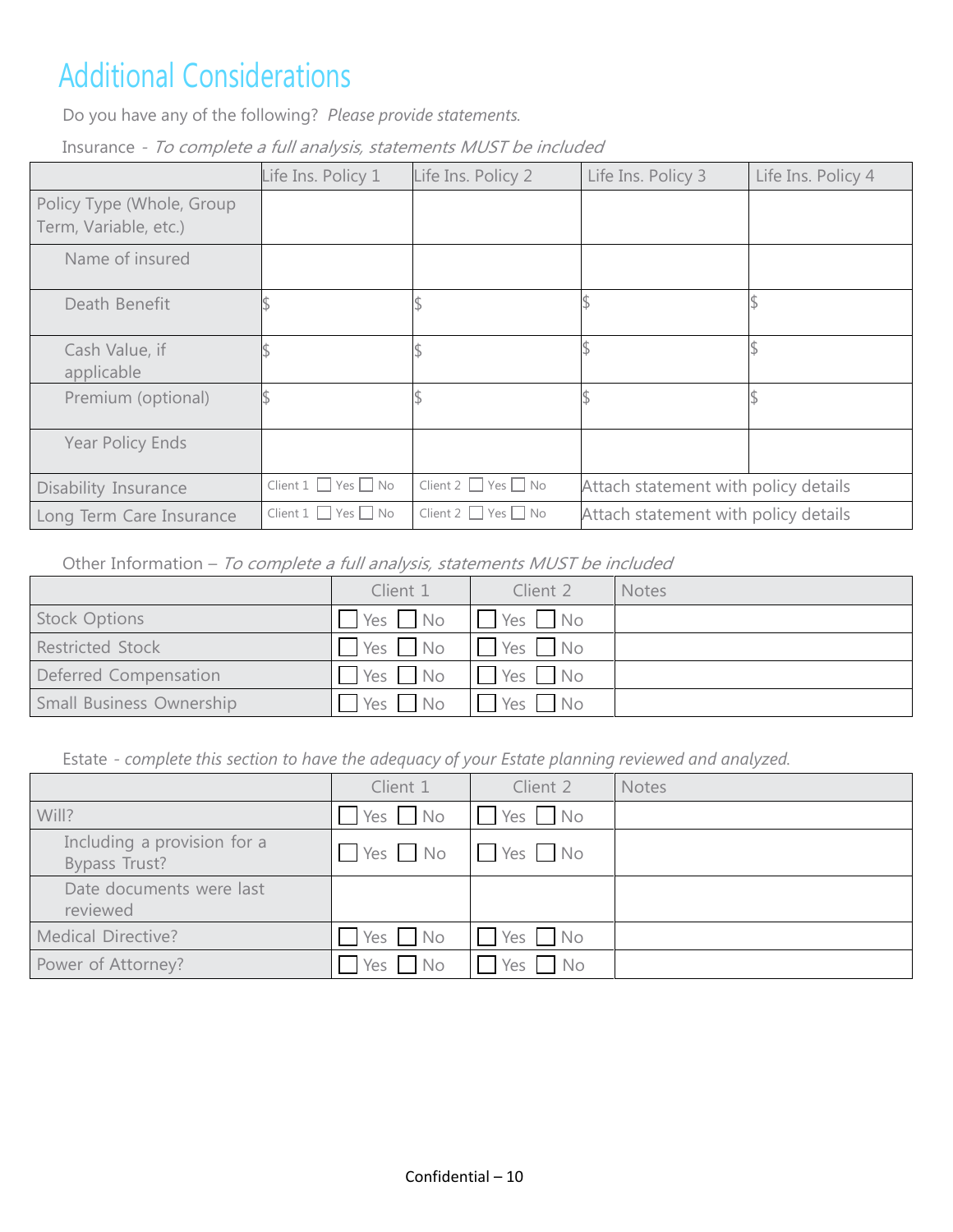# **Budget - Optional to Help Determine Basic Living Expense**

| Personal and Family Expenses | Current | Retirement | Home Expenses           | Current | Retirement |
|------------------------------|---------|------------|-------------------------|---------|------------|
| Alimony                      |         |            | Mortgage / Rent         |         |            |
| <b>Bank Charges</b>          |         |            | <b>Equity Line</b>      |         |            |
| <b>Business Expense</b>      |         |            | Real Estate Tax         |         |            |
| Cash - Miscellaneous         |         |            | Homeowner's Insurance   |         |            |
| Cell Phone                   |         |            | <b>Association Fees</b> |         |            |
| Charitable Donations         |         |            | Electricity             |         |            |
| Child Allowance/Expense      |         |            | Gas/Oil                 |         |            |
| Child Care                   |         |            | Trash Pickup            |         |            |
| Child Support                |         |            | Water/Sewer             |         |            |
| Clothing                     |         |            | Cable/Satellite TV      |         |            |
| Club Dues                    |         |            | Internet                |         |            |
| Credit Card Debt Payment     |         |            | Telephone (land line)   |         |            |
| Dining                       |         |            | Lawn Care               |         |            |
| Entertainment                |         |            | Maintenance             |         |            |
| Gifts                        |         |            | Furniture               |         |            |
| Groceries                    |         |            | Other                   |         |            |
| Healthcare                   |         |            | <b>TOTAL</b>            |         |            |
| Hobbies                      |         |            |                         |         |            |
| Household Items              |         |            | Personal Insurance      | Current | Retirement |
| Laundry/Dry Cleaning         |         |            | Disability for Client   |         |            |
| Personal Care                |         |            | Disability for Spouse   |         |            |
| Pet Care                     |         |            | Life for Client         |         |            |
| Recreation                   |         |            | Life for Spouse         |         |            |
| Vacation/Travel              |         |            | Long Term Care for      |         |            |
| Other                        |         |            | Long Term Care for      |         |            |
| <b>TOTAL</b>                 |         |            | Medical for Client      |         |            |

| Vehicle Expenses      | Current | Retirement | Umbrella Liability        |         |            |
|-----------------------|---------|------------|---------------------------|---------|------------|
| Insurance             |         |            | Other                     |         |            |
| Personal Property Tax |         |            | <b>TOTAL</b>              |         |            |
| Fuel                  |         |            |                           |         |            |
| Repairs / Maintenance |         |            | <b>TOTAL ALL EXPENSES</b> | Current | Retirement |
| Parking / Tolls       |         |            | Personal and Family       |         |            |
| Other                 |         |            | Vehicle Expenses          |         |            |
| <b>TOTAL</b>          |         |            | Home Expenses             |         |            |

| Home Expenses           | Current | Retirement |
|-------------------------|---------|------------|
| Mortgage / Rent         |         |            |
| Equity Line             |         |            |
| Real Estate Tax         |         |            |
| Homeowner's Insurance   |         |            |
| <b>Association Fees</b> |         |            |
| Electricity             |         |            |
| Gas/Oil                 |         |            |
| Trash Pickup            |         |            |
| Water/Sewer             |         |            |
| Cable/Satellite TV      |         |            |
| Internet                |         |            |
| Telephone (land line)   |         |            |
| Lawn Care               |         |            |
| Maintenance             |         |            |
| Furniture               |         |            |
| Other                   |         |            |
| <b>TOTAL</b>            |         |            |

| Personal Insurance    | Current | Retirement |
|-----------------------|---------|------------|
| Disability for Client |         |            |
| Disability for Spouse |         |            |
| Life for Client       |         |            |
| Life for Spouse       |         |            |
| Long Term Care for    |         |            |
| Long Term Care for    |         |            |
| Medical for Client    |         |            |
| Medical for Spouse    |         |            |
| Umbrella Liability    |         |            |
| Other                 |         |            |
| <b>TOTAL</b>          |         |            |

| <b>TOTAL ALL EXPENSES</b> | Current | Retirement |
|---------------------------|---------|------------|
| Personal and Family       |         |            |
| Vehicle Expenses          |         |            |
| Home Expenses             |         |            |
| Personal Insurance        |         |            |
| <b>TOTAL</b>              |         |            |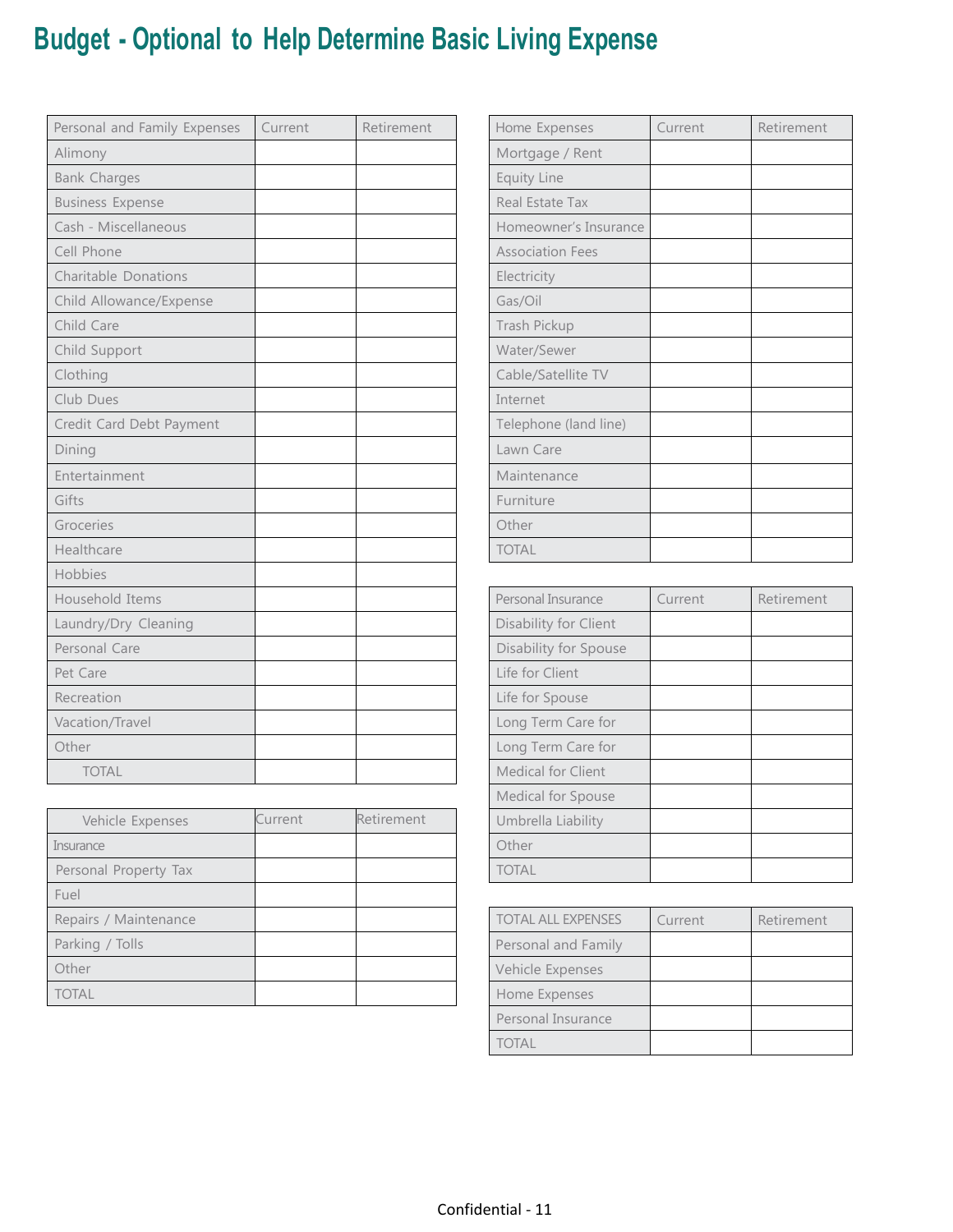# Risk Profile Analysis

The following questions will be used to assess your risk tolerance in order to develop a current investment objective.



- **1. Which of the following best describes how you would use your portfolio to achieve your goal?** *(Please choose one.)*
	- Capital preservation and current income with relatively small fluctuations in annual returns and market value.
		- High current income with relatively small fluctuations in annual returns and market value.
		- High current income and some growth of capital with moderate fluctuations in annual returns and market value.
		- Moderate growth of capital and some current income with moderate fluctuations in annual returns and market value.
		- Growth of capital with moderately high fluctuations in annual returns and market value.

Aggressive growth of capital with high fluctuations in annual returns and market value.

#### **2. Which statement best describes your approach towards investing?** *(Please choose one.)*

I take a conservative approach to investing. I am uncomfortable with volatility and will accept lower rates of return in order to have stable portfolio values.

I take a moderate approach to investing. I expect the value of my investments to fluctuate, but not too drastically. I will accept periodic, small losses in my portfolio, but I expect long term returns somewhere between the historical return of bonds and stocks.

I take an aggressive approach to investing. My investments may fluctuate as much or more than the stock market does. While some years I might have a loss, over time I expect my returns to be as high or higher than the historical return of stocks.

**3. Investing in the financial markets entails some degree of risk. Investors who seek high rates of return should be willing to accept periods of low or even negative returns, possibly over extended periods of time. The table below demonstrates the tradeoffs between average return, likelihood of losing money in any One Year, and how extreme the declines may be. Review each hypothetical portfolio and select the one that you would be most comfortable with.** *(Please choose one.)*

| <b>Portfolio Statistics</b>         |       |         |         |          |        | $\Box$ Portfolio A $\Box$ Portfolio B $\Box$ Portfolio C $\Box$ Portfolio D $\Box$ Portfolio E Portfolio F |
|-------------------------------------|-------|---------|---------|----------|--------|------------------------------------------------------------------------------------------------------------|
| Percent in Equity                   | $0\%$ | 20%     | 40%     | 60%      | 80%    | 100%                                                                                                       |
| Average Return                      | 2.50% | 3.25%   | 4.50%   | $6.00\%$ | 7.25%  | 8.25%                                                                                                      |
| Maximum decline in portfolio value  | $-5%$ | $-10\%$ | $-22\%$ | $-34%$   | $-44%$ | $-53%$                                                                                                     |
| Probability of loss in any one year | 6%    | 7%      | 17%     | 20%      | 22%    | 24%                                                                                                        |

#### **These statistics are intended to illustrate the variability of returns associated with each hypothetical portfolio. Past performance is no guarantee of future results.**

The Maximum decline represents the largest decline in value that the hypothetical portfolio would have experienced. The duration and time period of the decline may be different for each portfolio.

The probability of loss represents the percentage of historical returns less than zero that the hypothetical portfolio would have experienced in any one year period. The hypothetical portfolios do not represent any specific product or performance. More information is available upon request.

**4. Based on your financial goals, how long is your investment horizon? Your investment horizon begins now and lasts through the end of your financial goal (retirement, college, home purchase, etc.)** *(Please choose one.)*

Short-term (0-3 years) Intermediate-term (4-6 years) Long-term (7 or more years)

#### **5. When do you expect to initially begin withdrawing cash from your investment portfolio?** *(Please choose one.)*

I do not plan to withdraw cash from my portfolio.

Within the next 3 years.

Within the next 4-6 years.

Within the next 7 or more years.

#### **6. How much do you plan to withdraw from your portfolio during the time period indicated in the above question?** *(Please choose one.)*

I do not plan to withdraw cash from my portfolio.

1-3% annually.

4-6% annually.

7% or more annually.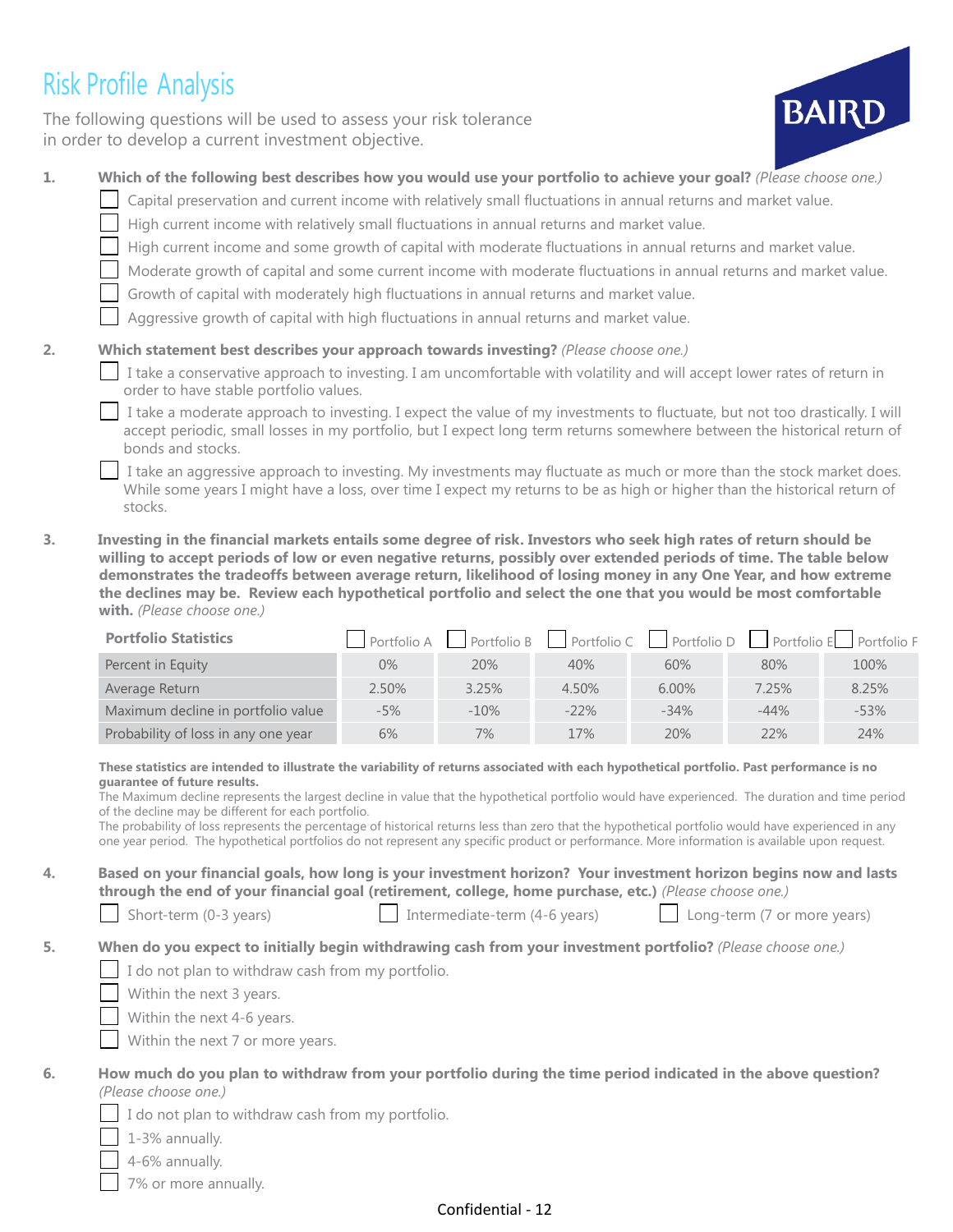Products and services offered by Robert W. Baird & Co. Incorporated

#### **IMPORTANT INFORMATION ABOUT BAIRD'S OBLIGATIONS TO YOU WHEN PROVIDING FINANCIAL PLANS AND FINANCIAL PLANNING SERVICES**

Robert W. Baird & Co. Incorporated ("Baird") offers financial plans and financial planning services to clients in two ways: (1) as a brokerage service, provided in Baird's capacity as broker-dealer; and (2) as an investment advisory service, provided in Baird's capacity as investment advisor under the Investment Advisers Act of 1940, as amended (the "Advisers Act"). There are important differences between brokerage services and investment advisory services and Baird's obligations to clients when it provides those services. Some of those differences are described below. More specific information about those services, and the differences between them, is available on Baird's website at http://www.rwbaird.com/ about-baird/disclosures.aspx.

Whether Baird provides financial planning services as broker-dealer or investment advisor depends upon whether or not a client has entered into a written financial planning agreement with Baird. If a client does not enter into a written financial planning agreement with Baird, then Baird acts as broker-dealer when providing those services. If a client enters into a written financial planning agreement with Baird, then Baird acts as investment advisor when providing those services.

#### *Brokerage Services—Financial Planning Services Provided without a Written Financial Planning Agreement*

If Baird provides a personal financial plan or financial planning services to you and you have not entered into a written financial planning agreement with Baird for those services, you should understand that Baird and your Baird Financial Advisor do not provide investment advisory services to you or act as a fiduciary to you under the Advisers Act. Rather, when Baird provides such a financial plan or financial planning services to you, it is doing so in its capacity as a broker-dealer, and Baird's provision of such financial plans and financial planning services to you are solely incidental to the brokerage services it provides to you. In providing services to you as a broker-dealer, Baird must have a reasonable basis for believing the recommendations made to you are suitable. Once the financial plan is delivered to you, the financial planning services provided to you will be deemed to be completed, and Baird and your Baird Financial Advisor will have no obligation to update the financial plan, implement the financial plan or monitor the investments in your accounts.

If you would like more information about investment advisory financial planning services, or if you would like to enter into a written financial planning agreement with Baird for those services, please contact your Baird Financial Advisor. You should note that Baird generally charges a separate financial planning fee for investment advisory financial planning services.